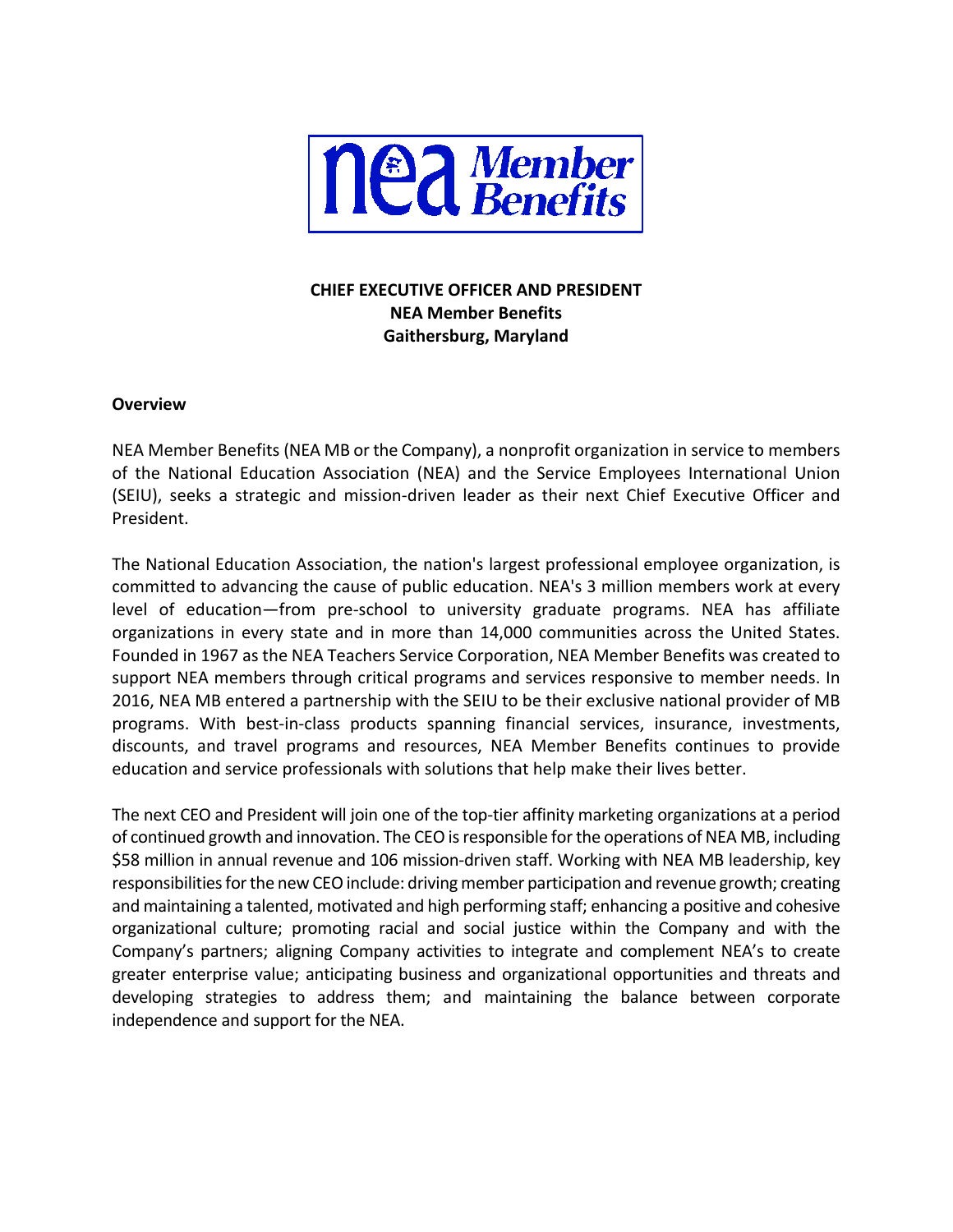NEA Member Benefits has retained Isaacson, Miller, a national executive search firm, to assist in the recruitment of the CEO and President. All inquiries, nominations, and applications should be directed in confidence as noted at the end of this document.

## **History**

NEA Member Benefits is a nonprofit, taxable District of Columbia corporation, with one member, the National Education Association. Originally incorporated in Delaware in 1967 as the Teachers Services Corporation, NEA MB was established to develop personal and professional consumer products and content to add value to NEA membership and, by doing so, help NEA and its 52 independent state affiliates attract and retain members. In 2016, NEA MB entered a partnership with the Service Employees International Union (SEIU) to be their exclusive national provider of MB programs. This partnership expanded NEA MB's current marketing universe from NEA's current 3 million members to 5 million NEA and SEIU members. This union partnership has allowed NEA MB to develop the market power to negotiate benefits for professionals, support staff and service employees, thereby benefiting members in both unions, far expanding its reach. In 2020, NEA MB restructured itself from a for-profit company to a nonprofit organization, better reflecting its mission to provide value to members and its commitment to developing the resources necessary to invest in new products and services.

#### **Current Context**

NEA MB continues its mission to make NEA and SEIU members' lives better through carefully vetted, best-in-class programs and services. Rather than develop its own products and services, NEA MB works with large corporate partners like Bank of America, First National Bank of Omaha, Prudential, Rakuten, and Security Benefit to develop and market uniquely designed products to NEA members and SEIU members. NEA MB products run the gamut from credit card, mortgages, and personal loans, to life, health and casualty insurance, to investments, everyday discounts and student loan debt navigator programs. Currently, it manages more than 60 products, discounts, and services in 5 product program areas:

- *Financial Services:* credit cards, personal and education loans, mortgage, and student debt forgiveness/repayment services
- *Insurance:* options offered through the NEA Members Insurance Trust and additional vendors
- *Investments*: retirement savings and money management
- *Discount Programs*: exclusive consumer deals
- *Travel Programs*: travel discount partners and NEA Vacations platform
- *Solution Categories*: aggregation of helpful information in the form of articles, consumer guides, calculators, infographics, and partnerships with external organizations

NEA MB is self-sustaining, accepting no dues dollars from NEA or SEIU members. The Company generates its revenue through marketing agreements with companies manufacturing the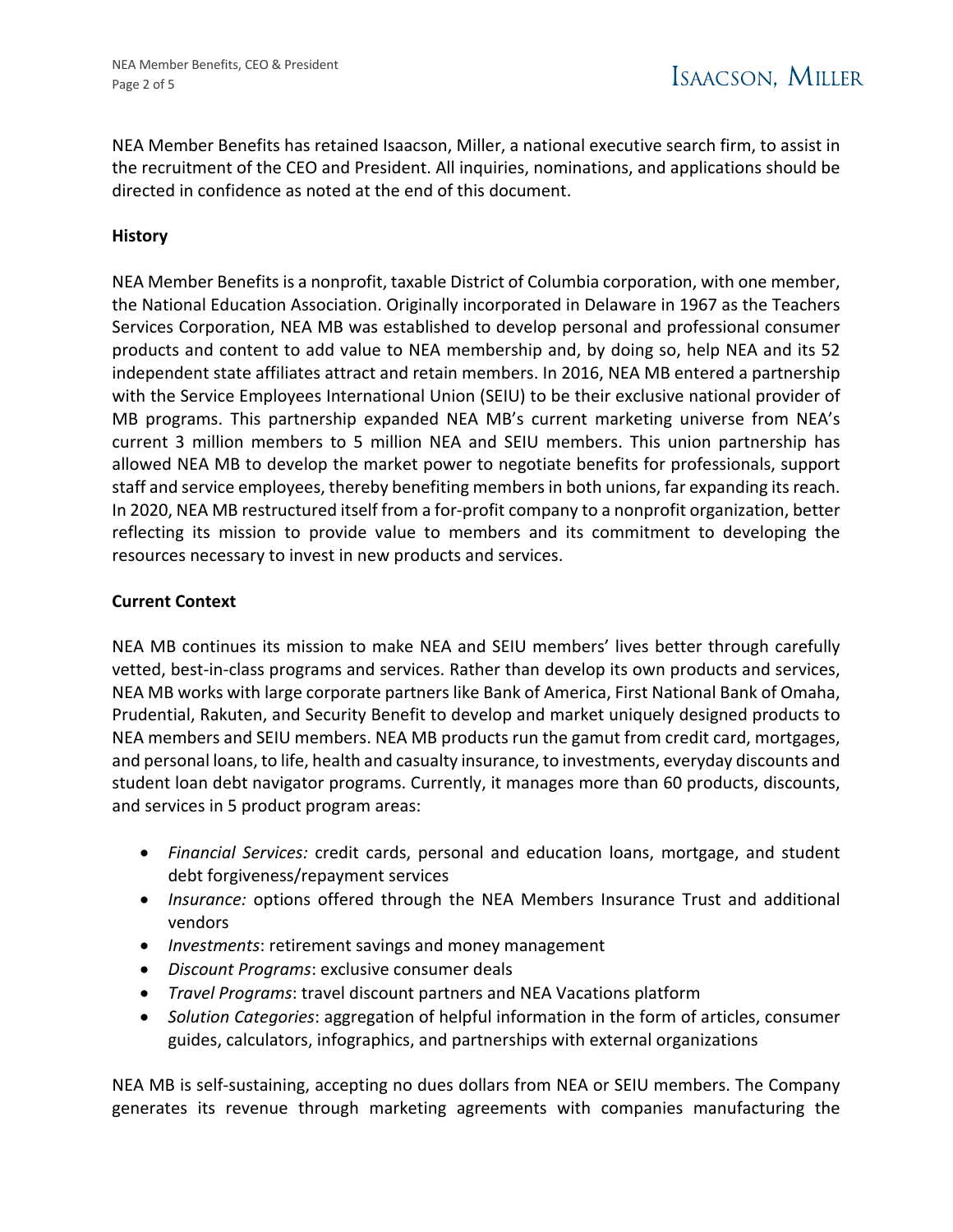products and services offered to members. The relationship between NEA MB and the product suppliers is mutually beneficial: Members receive unique products and services, while the manufacturers of products benefit from NEA MB's proprietary marketing insights into members' needs and motivations.

#### **Governance**

NEA MB reports to a Board of Directors, which consists of the NEA President (or their designee), the NEA Vice President (who serves as Chairperson), the NEA Secretary-Treasurer (who serves as Vice Chairperson), two Executive Directors of NEA state affiliates, one President of an NEA State Affiliate, and two members of the NEA Board of Directors elected by the NEA Board of Directors. The Board meets four times per year to oversee the strategic direction of the Company, approve the budget and staff compensation plans, and recommend product sponsorship proposals to the NEA Executive Committee.

#### **The Role: Opportunities and Challenges**

The CEO will report to the Chairperson and Board of Directors of NEA Member Benefits (Company) and is responsible for the strategic direction and overall operation of the Company. The CEO provides leadership and management for 106 staff and \$58 million in revenue to ensure the longterm growth and viability of the Company. As part of the NEA Executive Director's leadership team, the CEO works closely with NEA's leadership to advance the goals of the NEA.

Specific opportunities and challenges include:

**Driving member participation and revenue growth.** MB sustains itself through revenue generated from member participation in MB programs. In a competitive affinity/consumer market, the CEO, in partnership with staff and business partners, must develop marketing and brand strategies and the products to support them, to drive member enthusiasm for, and participation in, MB products in order to meet the revenue needs and growth expectations of the Company.

**Creating and maintaining a talented, motivated and high performing staff.** The CEO will serve as a unifying and decisive staff leader, setting the overall leadership tone to preserve the best of NEA MB's positive, service-driven culture. They will support staff at every level, and promote high morale, teamwork, and unity of purpose throughout the dispersed organization.

**Enhancing a positive and cohesive organizational culture**. The CEO will work to adapt learnings of the pandemic to become an employer with happier and healthier employees, more efficient processes, and best-in-class work benefits and flexibility to its employees. As the organization grows, the CEO will lead with the high level of trust and collaboration consistent with NEA and MB culture.

**Promoting racial and social equity within the Company and with the Company's partners**. NEA MB is committed to promoting equality, inclusion, and justice internally and in its relationships to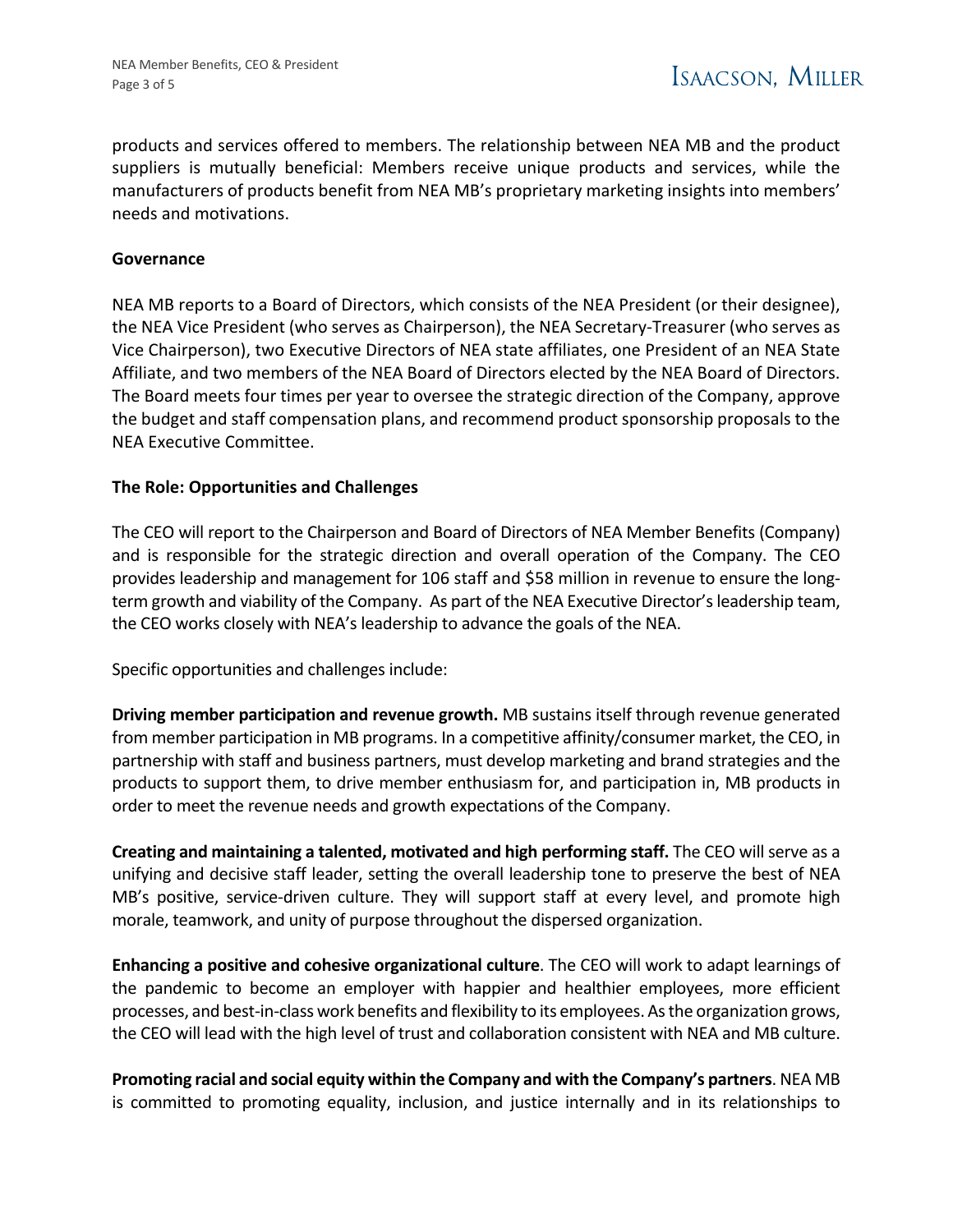corporate partners. The CEO will advance this commitment by helping to develop and adopt a racial justice framework in decision making internally, and to ensure current and future external partners are aligned with the Company's values.

**Aligning Company activities to integrate and complement NEA's to create greater enterprise value.** NEA and MB have deepened and expanded joint programmatic efforts over time. The CEO will institutionalize MB's commitment to the joint initiatives, magnifying impact by sharing data, systems, and knowledge**.** 

**Anticipating business and organizational opportunities and threats and developing strategies to address them.** NEA MB continues to make substantial investments to improve member communications, engagement, and experience by gathering and analyzing member data, developing the underlying technology to drive that data collection and its use to create customized experiences for members. The CEO will operationalize integrated technology solutions and marketing to seize opportunities to innovate and improve the member experience.

**Maintaining the balance between corporate independence and support for the NEA**. NEA MB has not had a profit goal or expectation, even when it was a for-profit corporation. The financial goal is to earn sufficient revenue to sustain itself and provide the products, services, and content deemed of value by NEA and NEA members. The CEO will be charged with the maintaining the financial strength of the Company and its compliance with all legal and regulatory requirements.

## **Experience and Qualifications**

While no one candidate will embody every quality, the successful candidate will bring many of the following professional qualifications and personal characteristics:

- Executive-level experience with NEA MB, the NEA, a state or local affiliate, affiliated organization, or other large and complex affiliate group for a minimum of 15 years;
- Experience at an affinity product management or marketing operation in the areas of insurance, financial services, or investments;
- Ability to create, articulate, and implement a strategic vision;
- Experience in a union-focused environment;
- Experience building and developing diverse and high performing teams;
- Strong business acumen and ability to identify threats and opportunities and frame solutions to address them;
- Ability to understand and leverage evolving technology, digital marketing, and data risk management;
- Ability to communicate and build strong relationships with boards of directors, governance and senior executives of NEA and its state and local affiliates, SEIU, and MB's principle business partners;
- Ability to work with equal effectiveness within the Association and business communities;